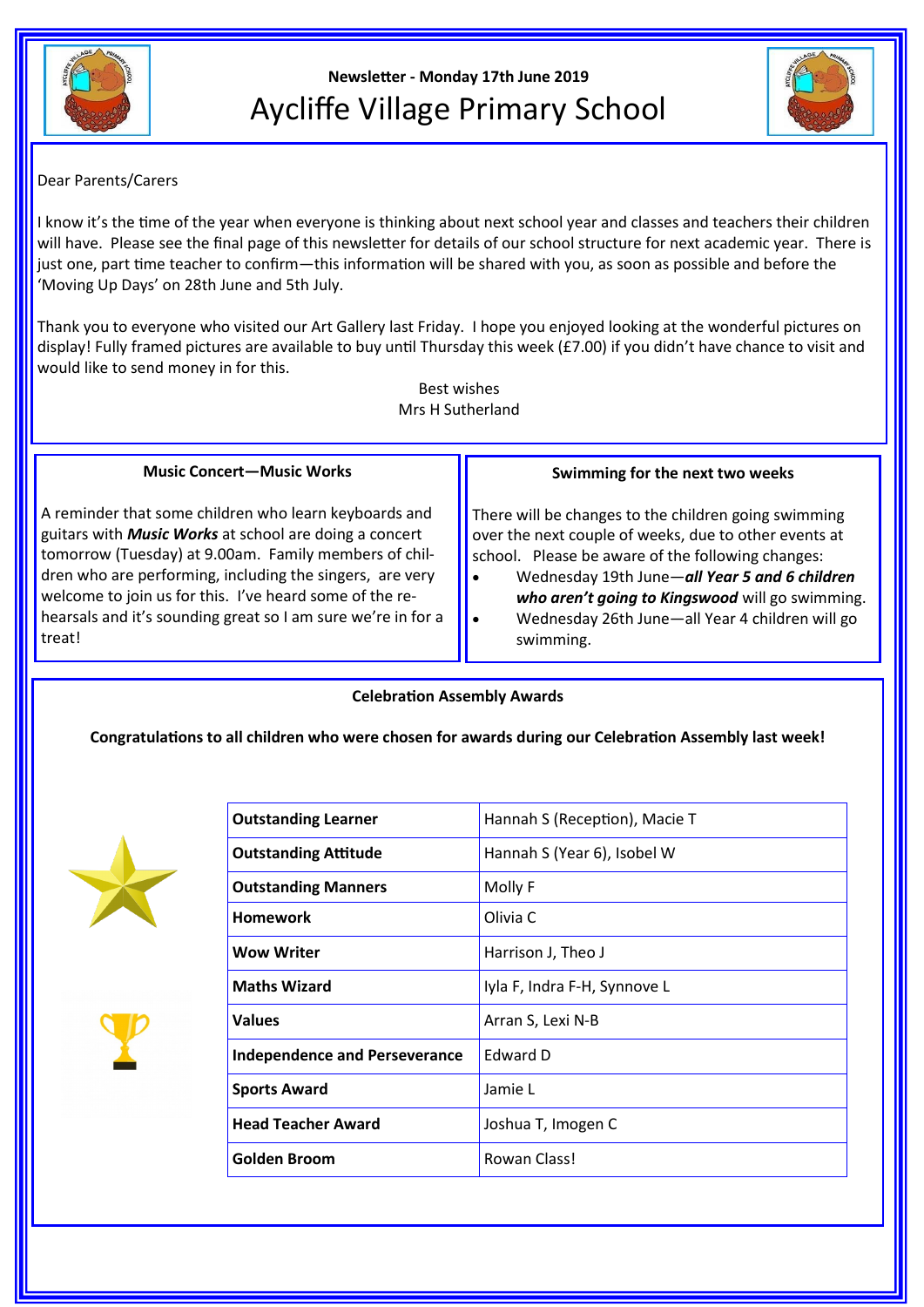#### **Kingswood Residential Trip**

We have many excited children in school who are really looking forward to their residential trip this week! *Please bring children's cases/bags to the main entrance on Wednesday morning and we will store them in the corridor until it is time for the bus to go.* We will send you a text once the children have arrived and a text once they are leaving to return home but please don't expect daily updates—the days are fully packed, for children as well as staff, so there won't always be time to contact school!

Please see a summary below of key points that were covered during the meeting that took place on 3rd April.

- Anyone who doesn't have a packing list can get one from the Main Office
- Packed lunch is needed for the first day (Wednesday) as children will be travelling at lunchtime
- Long sleeved shirts are needed for a number of activities so these are essential
- Swimming kit/rucksack is NOT required
- A water bottle is vital
- NO spray deodorants they affect smoke alarms

**Attendance for last week**

- £5 for the shop in a clearly marked envelope
- NO mobile phones or other electronic gadgets disposable cameras are best

Kingswood and school cannot accept liability for the loss, theft or damage of any personal property your child may bring.

| <b>Willow Class</b>         | 96.7% |
|-----------------------------|-------|
| <b>Horse Chestnut Class</b> | 96.2% |
| <b>Sycamore Class</b>       | 97%   |
| <b>Lime Class</b>           | 96.7% |
| <b>Silver Birch Class</b>   | 97.1% |
| <b>Rowan Class</b>          | 96.9% |
| <b>Hawthorn Class</b>       | 98%   |

Well done to Years 2 and 4 who have achieved attendance above our school target of 97%. Special "Well done" to Hawthorn Class for 98% attendance that was the best out of the whole school!



#### **WhatsApp**

We will be reminding some of our older pupils this week that the age restriction for WhatsApp is now 16 years (a change from May 2018—before this the age restriction was 13 years) We also felt a reminder for parents/carers might be helpful as some parents might not be aware of this. We are aware many of our pupils are accessing WhatsApp, even though they are well below this age, and this is causing some concerns. I would encourage you to consider and discuss this with your children please.

Please follow the link below to further information about WhatsApp for parents/carers:

https://parentinfo.org/article/whatsapp-a-guide-for-parents-and-carers